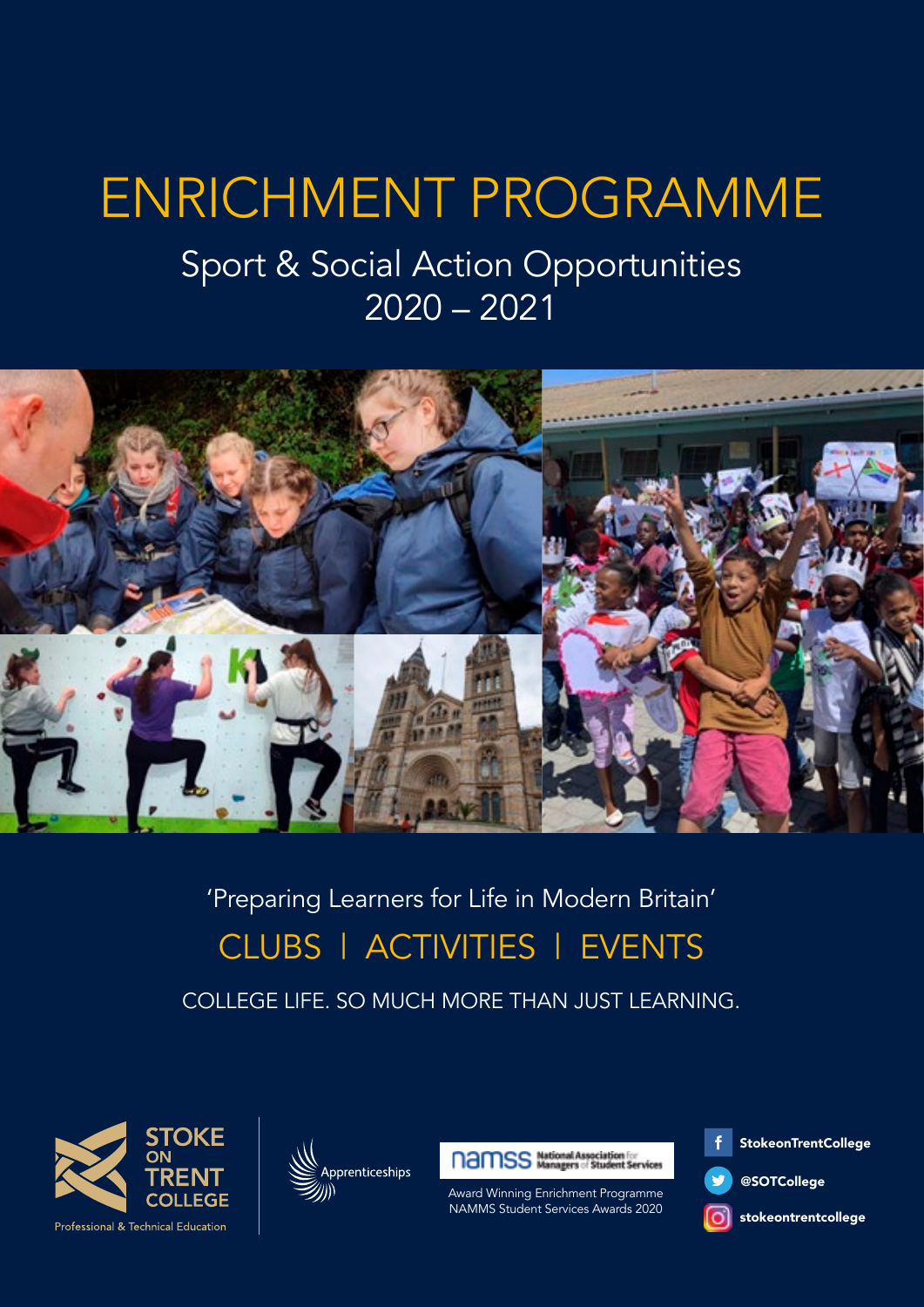## WELLBEING SERVICES

#### Look after yourself and stay connected.

It's really important that you look after your wellbeing and the College is here to help with a wide range of services including the Mentor and Counselling Teams, the Sexual Health Team and Teenage Pregnancy Advice Service (STAR), a College Nurse and Stop Smoking Support.

#### MENTORS AT A GLANCE:

Our Mentors are passionate about engaging with learners in innovative and diverse ways. They lift barriers to learning by providing support, including 1-2-1 sessions, group work, workshops and referrals to outside support agencies. They can help with a wide range of issues including: Social Skills, Money and Time Management, Housing, Self Esteem and Confidence Building, Careers, Emotional Awareness, Relationships, Drug and Alcohol Abuse, Sexual Health and much more!



Steve Taylor 07557 319432 steven.taylor@stokecoll.ac.uk



Anne Wise 07796 708225 anne.wise@stokecoll.ac.uk



Everton Green 07786 113995 everton.green@stokecoll.ac.uk





Lucy Shore 07786 114029 lucy.shore@stokecoll.ac.uk

You can also contact Claire Oliver – Learner Safeguarding and Wellbeing Coordinator on 07786 113845 or email claire.oliver@stokecoll.ac.uk

#### COUNSELLING AT A GLANCE:

Our Counselling Service is available to all students. It's confidential and offers you time and space to talk, think about and explore the problems that are concerning you. You can also access the Mental Health Support Team (MHST) who support young people with emerging to moderate mental health difficulties which could be affecting your day-to-day life.





In addition to appointments with the team you can also attend some drop-in sessions:

Joy Hewitt Paige Harrison Copper

| <b>DAY</b> | <b>CAULDON CAMPUS</b>                                                       | <b>BURSLEM CAMPUS</b>                                         |  |
|------------|-----------------------------------------------------------------------------|---------------------------------------------------------------|--|
| Tuesday    | It's good to talk group<br>12:15pm - 1:00pm: Cauldon (Room to be finalised) | It's good to talk group<br>12:15pm – 1:00pm: Burslem, Room B5 |  |
| Wednesday  | <b>MHST Drop in Sessions</b><br>12:00pm - 1:30pm: Cauldon H004              | <b>MHST Drop in Sessions</b><br>12:00pm - 1:30pm: Cauldon B5  |  |
|            | Drop in sessions with the MHST will alternate between campuses each week    |                                                               |  |
| Thursday   | Drop in Sessions<br>12:00pm - 1:00pm: Cauldon Counselling Room              | <b>Drop in Sessions</b><br>12:00pm - 1:00pm: Burslem B5       |  |

To contact the Counselling Service directly, please email: counselling@stokecoll.ac.uk To refer to our service, visit our wellbeing page on CANVAS in the 'how to refer' section.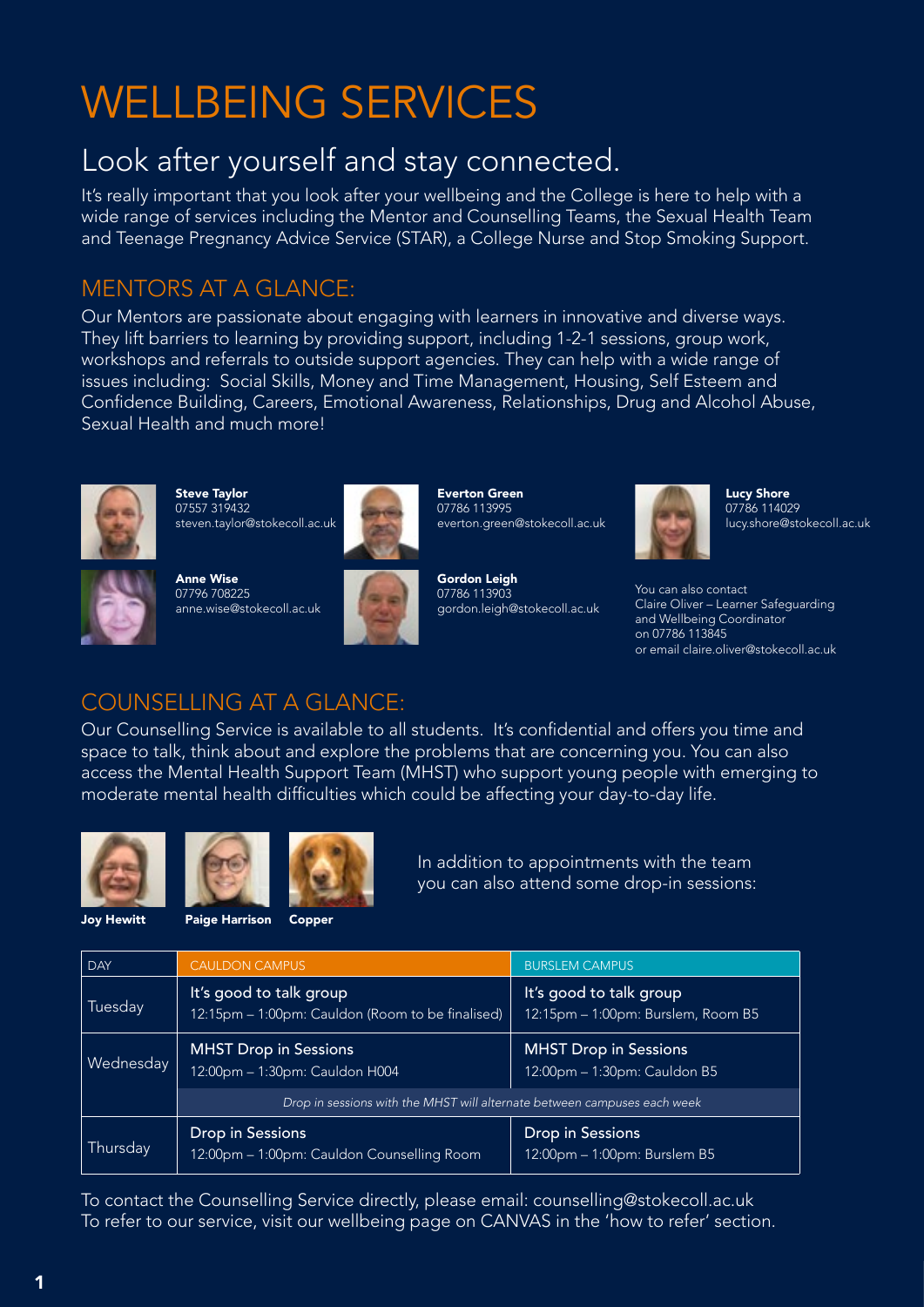## ENRICHMENT SPORT & SOCIAL ACTION

This booklet is your essential guide to the College's Enrichment - Sport and Social Action Programme. It is an A-Z of new and exciting activities that all students at Stoke on Trent College can take part in every week, alongside their own course, enhancing the learner experience.

If you have any questions regarding Enrichment, please call into the Students' Union Common Room at either the Burslem or Cauldon Campus. Enrichment at Stoke on Trent College includes a wide range of sporting activities, personal development opportunities, social activities and events. There really is something for everyone, so don't miss out… Get Active, Get Involved!

## WHY TAKE PART IN ENRICHMENT?

Through our Enrichment Programme you will have social action opportunities to explore and develop the values, knowledge, confidence and skills to prepare you for life in modern Britain and to successfully progress to employment or higher education.

It's also a great opportunity to:

- Gain new skills to add to your CV.
- Get prepared for living and working in a diverse community.
- Meet new people.
- Make healthy choices.
- Enjoy, achieve and progress.
- Improve your personal statement if you are thinking about progressing to higher education.

#### If you have any other questions relating to Enrichment contact Calvin Austin on 07786 113853

## SOCIAL DISTANCING – COVID 19

- **Comechanger** Do not come to college if you, or a member of your household has a high temperature, a new, continuous cough, or experience a loss or change to your sense of smell or taste.
- $\overline{\langle \cdot \rangle}$  Wear a face covering in enclosed spaces on campus (optional).
- $\overline{X}$  Keep 1m distance between yourself and others at all times.
- Keep to the one-way designated routes around the campus at all times.
- **Ax** Avoid physical contact with each other and gatherings in groups.
- Wash your hands regularly for a minimum of 20 seconds each time with soap and water or hand sanitizer.
- Cover your nose and mouth when you cough or sneeze with a tissue (or a sleeve) but not your hands. Put used tissues in a bin afterwards and wash your hands.
- If you feel unwell at any time, please inform your lecturer.

All Enrichment activities will be delivered with consideration in relation to Government and Stoke on Trent College guidelines for social distancing and hygiene. Additional advice will be obtained from National Governing Bodies of Sport in relation to each and every activity.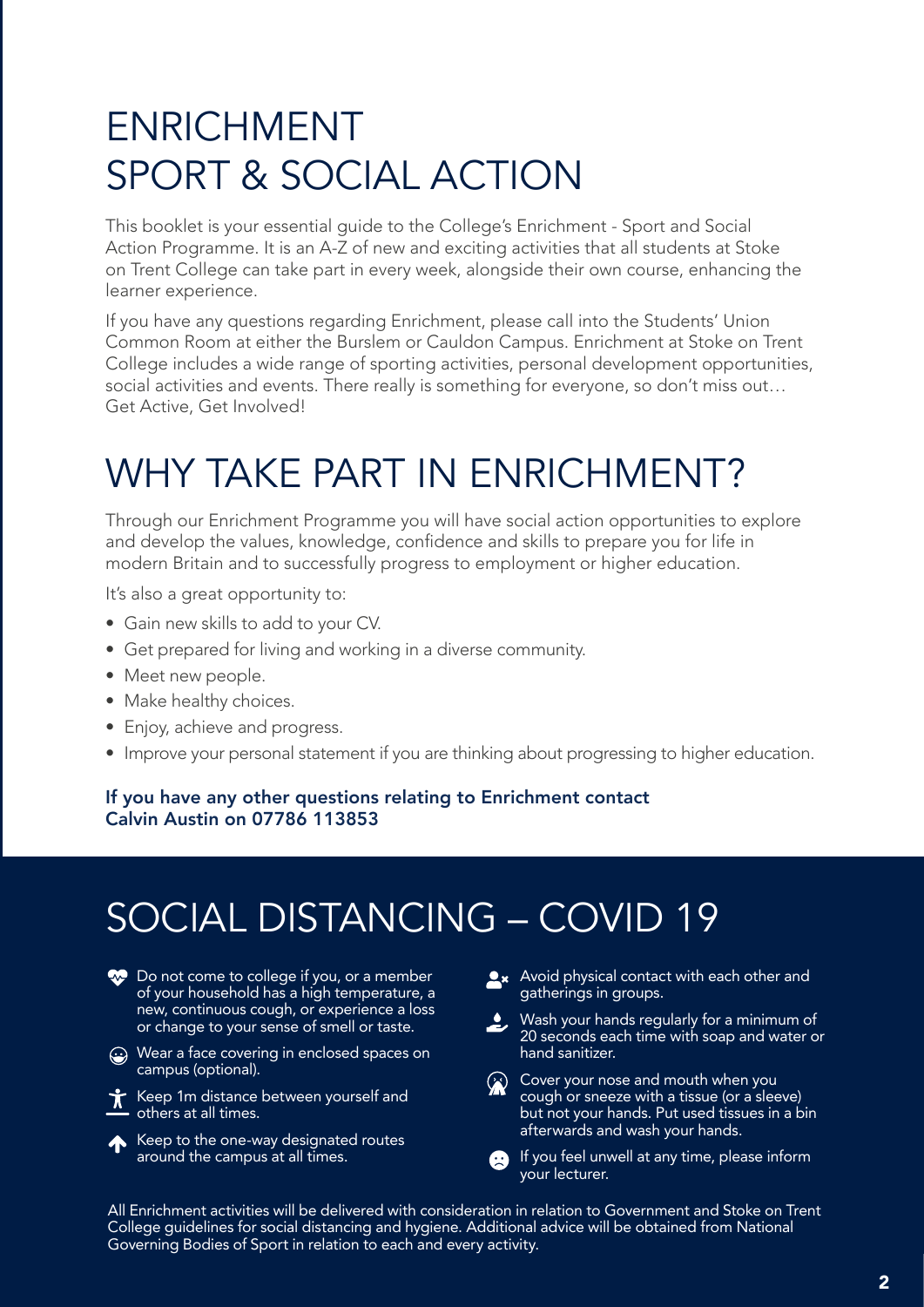## WEEKLY/MONTHLY CLUBS & SOCIETIES



Social distancing may be required for the activities listed below in accordance with Government guidelines.

## ACTIVITY



#### AOC SPORT – LEAGUE & CUP COMPETITIONS

| B&C. | MEN'S        |
|------|--------------|
| B&C  | MEN'S        |
| B&C. | MEN'S        |
| B&C  | <b>LADIE</b> |

**BASKETBALL** 

**FOOTBALL** 

**FUTSAL** 

S FOOTBALL

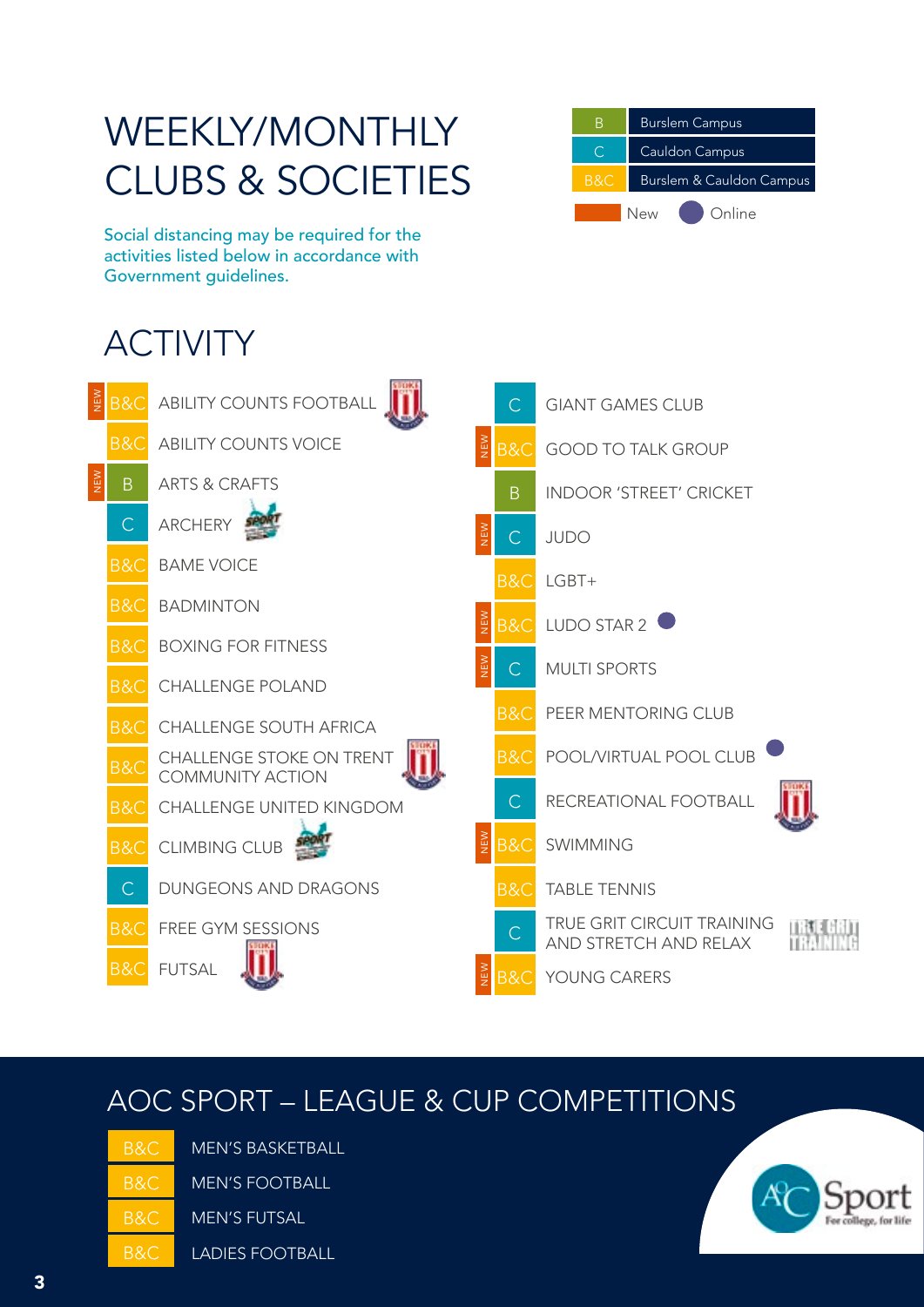## SHORT COURSES, COACHING & VOLUNTEERING OPPORTUNITIES

These courses, qualifications and volunteering opportunities are available to those students at both Burslem and Cauldon Campuses and for those who are work-based.

### SHORT COURSES

- Emergency First Aid
- Introduction to Driving Theory
- Introduction to Drugs Awareness

### SPORTS COACHING

- Sports Hall Athletics Course
- Junior Football Leaders Course
- Tennis Activators Course
- Ultimate Frisbee Course

### LEADERSHIP AND VOLUNTEERING

- Sport & Health Volunteers
- Student Ambassadors
- Student Council
- Students' Union Executive Committee



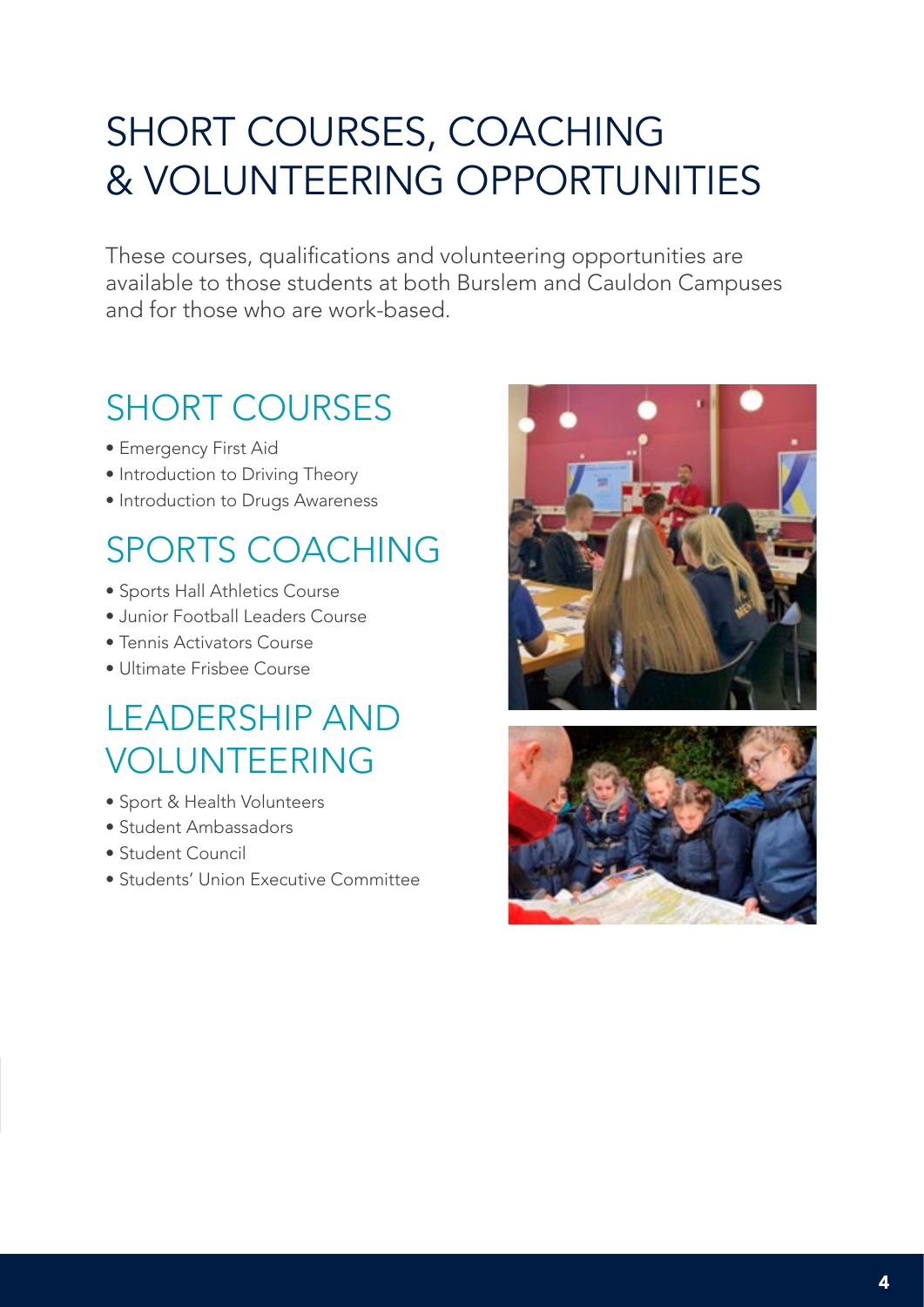## WEEKLY/MONTHLY CLUBS & SOCIETIES

### ABILITY COUNTS FORUM

#### MONTHLY MEETINGS

The Students with Disabilities Forum enables students with disabilities and/or learning difficulties to voice their opinion in an informal setting and promotes positive change and inclusion across college. This includes access issues and the promotion of equal opportunities. For more information about how to attend the first meeting contact Laura Davies on 01782 208208 or visit the Students' Union.

### ABILITY COUNTS FOOTBALL

THURSDAY 9AM – 10:30AM, SPORTS ACADEMY, CAULDON CAMPUS

This new club gives opportunities for students with disabilities and/or learning difficulties the chance to play recreational football and also represent Stoke on Trent College and Stoke City Football Club at local and regional tournaments. For more information Contact Calvin Austin on 07786 113853 or Laura Davies on 01782 208208 or visit the Students' Union.



### **ARCHERY**

TUESDAY 4:45PM – 6:00PM, SPORTS ACADEMY, CAULDON CAMPUS

Why not come and try this exciting activity with fully qualified instructors. Learn how to hold a bow and arrow correctly and hit the targets from a range of distances. All equipment is provided. For more information contact Calvin Austin on 07786 113853 or visit the Students' Union.

### ARTS AND CRAFTS INEW



WEDNESDAY 1:00PM – 2:00PM, STUDENTS' UNION, BURSLEM CAMPUS

This new arts and crafts club aims to give students the opportunity to gain new skills by making a wide range of arts and crafts on a weekly basis. The session is extremely informal and relaxed and all equipment will be provided. For more information please contact Lucy Shore on 07786 114029.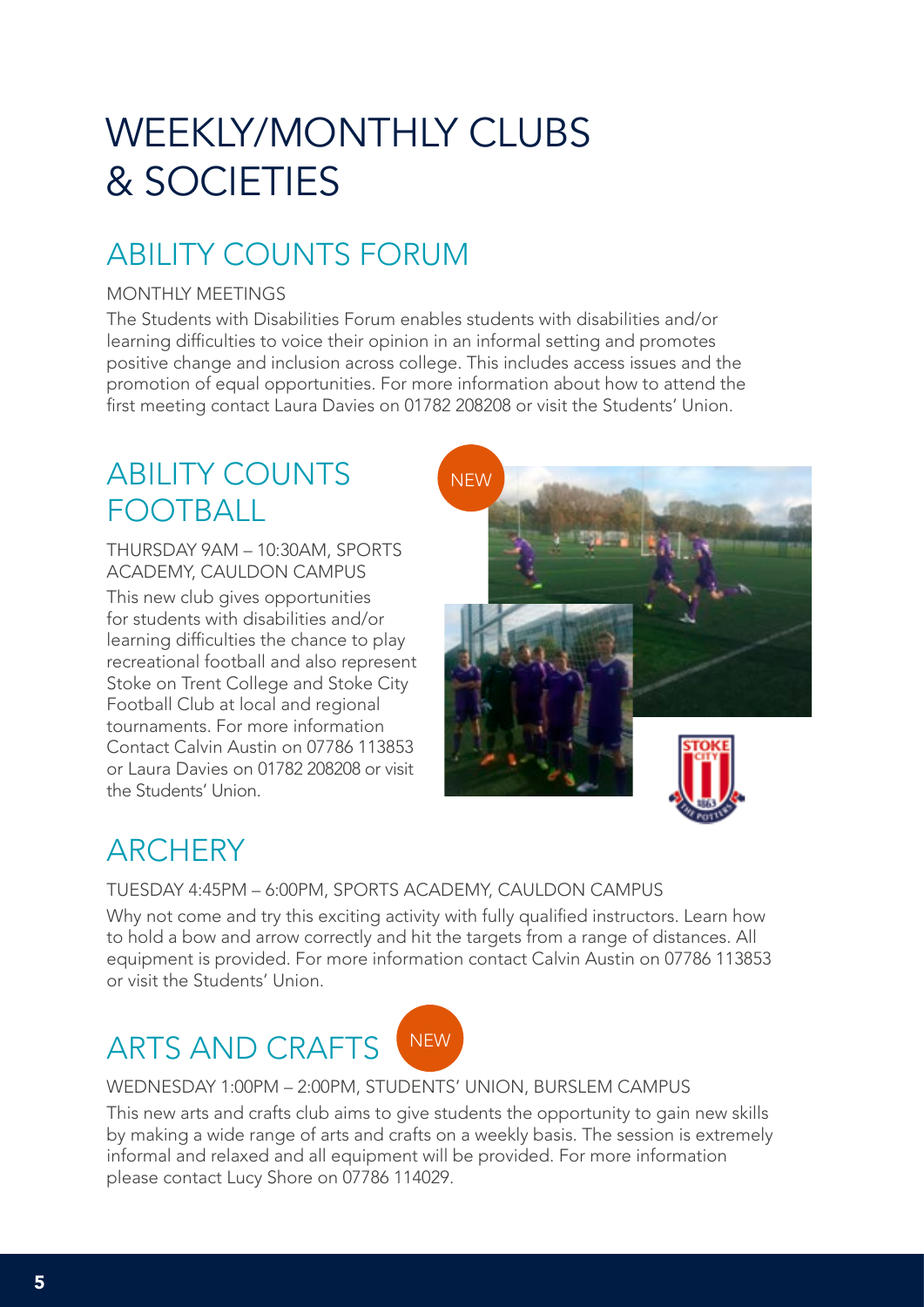#### BAME VOICE

WEDNESDAY 2:00PM – 3:00PM, CAULDON AND BURSLEM CAMPUS, STUDENTS' UNION Black, Asian, Minority Ethnic Voice is a group of young people who meet to support and represent the needs of black, minority and ethnic individuals and their friends at Stoke on Trent College. Activities are arranged throughout the year networking closely with the Student Council. For more information contact Iqlaq Ahmed on 07557 319401 or visit the Students' Union.

#### BADMINTON

THURSDAY 12:15PM – 1:00PM, SPORTS ACADEMY, CAULDON CAMPUS THURSDAY 1:00PM – 2:00PM, SPORTS HALL, BURSLEM CAMPUS

Badminton sessions offer an informal opportunity to keep fit, meet new people and take part in regular competitions. We cater for all levels from beginners to advanced. All equipment provided. For more information please contact Calvin Austin on 07786 113853 or visit the Students' Union.

#### BOXING FOR FITNESS

THURSDAY 12:30PM – 1:30PM, DANCE STUDIO, SPORTS ACADEMY, CAULDON CAMPUS

FRIDAY 12:00PM – 1:00PM, SPORTS HALL, BURSLEM CAMPUS.

This session will give you the opportunity to explore attack and defence, stance, guard and positioning. Regular pad work and fitness conditioning will also be a feature of this session. For more information contact Calvin Austin on 07786 113853, Craig Brough in the Sports Academy or visit the Students' Union.

#### CHALLENGE POLAND

#### APPLY FROM JANUARY 2021

This Enrichment Programme involves taking part in a series of activities including workshops, visits to local communities, meetings with Holocaust survivors and museum trips aimed at raising awareness of the impact of the Holocaust. This project culminates in a 4 day visit to Krakow to visit Auschwitz Concentration Camp and memorial site. For more information, please contact Calvin Austin on 07786 113853 or visit the Students' Union.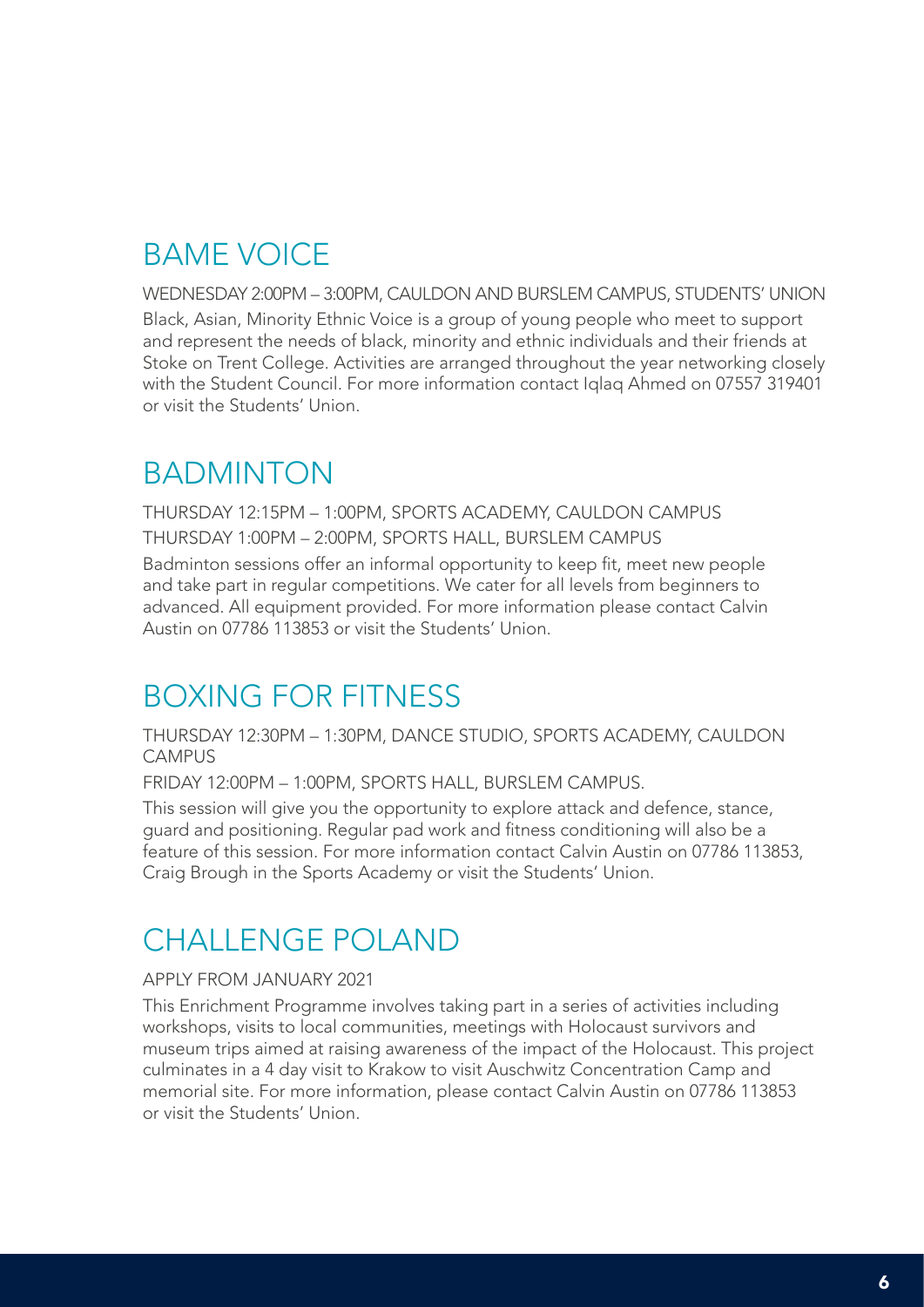### CHALLENGE SOUTH AFRICA

APPLY FROM APRIL 2021 MONDAY 4:45PM – 6:00PM IN THE STUDENTS' UNION, CAULDON CAMPUS

This 36 week Enrichment Programme involves learning about South Africa's history, culture and lifestyle. Students take part in a range of social and personal development activities and fundraising events before setting off for a 10 day trip of a lifetime to Cape Town, South Africa. For more information, please contact Calvin Austin on 07786 113853 or visit the Students' Union.

### CHALLENGE STOKE ON TRENT – COMMUNITY ACTION



This programme runs in partnership with Stoke City Community Trust and offers the chance to learn about Stoke-on-Trent and the local community. In addition, it encourages students to assist and engage in a range of community action projects working with the homeless, the elderly and other charitable organisations. For more information, please contact Calvin Austin on 07786 113853.

#### CHALLENGE UNITED KINGDOM



This programme gives students the opportunities to learn about and visit a range of places in the United Kingdom. The day visits are a great opportunity to give students an insight into the history and culture of the some of the most famous locations in the United Kingdom.

Liverpool London Manchester



For information about these fantastic opportunities, please contact Calvin Austin on 07786 113853 or visit the Students' Union.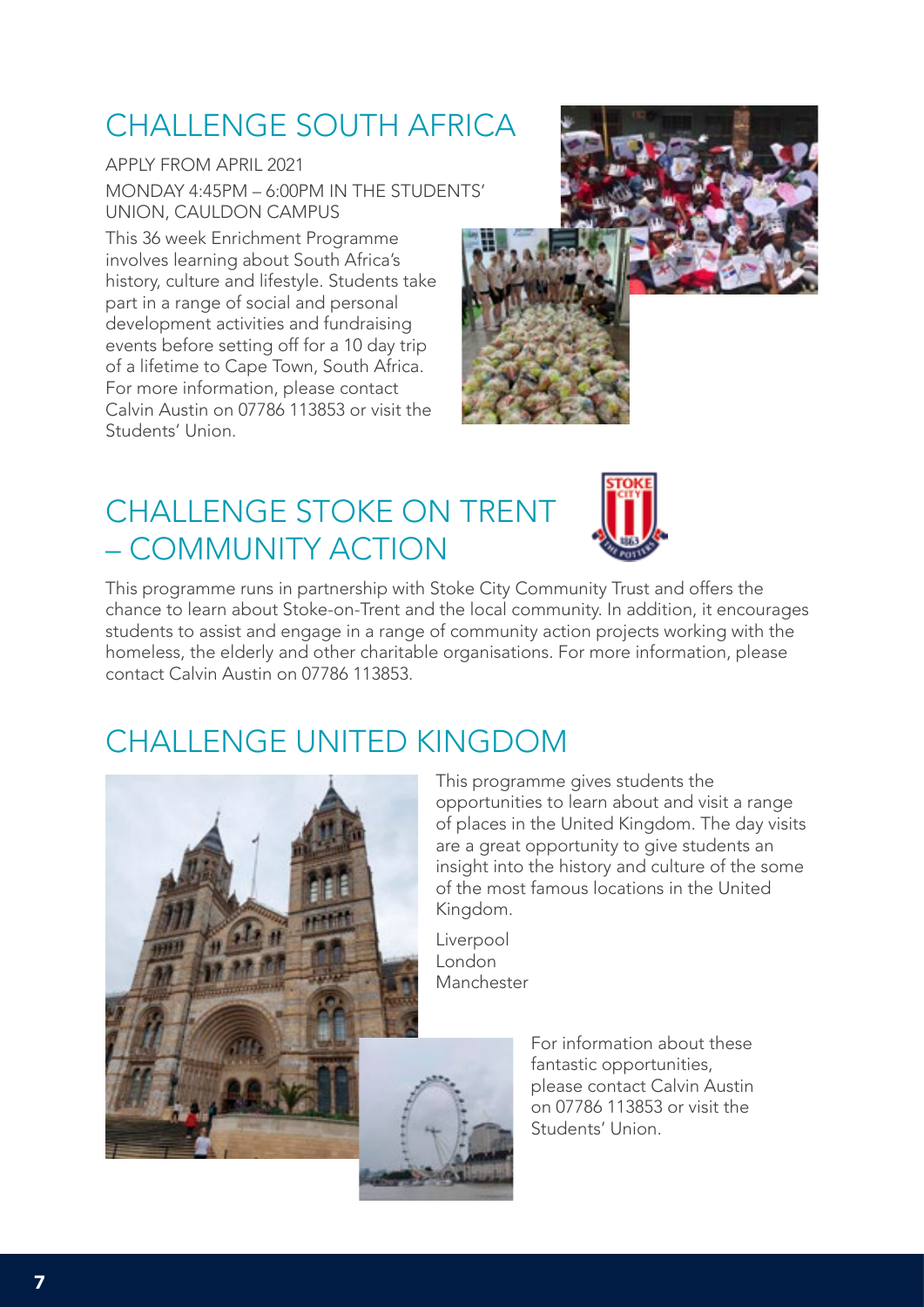

#### CLIMBING

MONDAY 4:45PM – 6:00PM, KILNWORX CLIMBING CENTRE, BURSLEM

Why not take advantage of this fantastic opportunity to go climbing on a regular basis at Kilnworx Indoor Climbing Centre. All abilities are welcome, transport and equipment provided. For more information contact Calvin Austin on 07786 113853 or visit the Students' Union.

#### DUNGEONS AND DRAGONS

WEDNESDAY 2:00PM – 4:00PM, STUDENTS' UNION, CAULDON CAMPUS This club gives learners a fantastic opportunity to try this unique board game that promotes creativity and imagination.

Everyone welcome. For more information contact Calvin Austin on 07786 113853 or visit the Students' Union.

#### FREE GYM SESSIONS

WEDNESDAY 7:00AM – 4:30PM, SPORTS ACADEMY, CAULDON CAMPUS

Come along to this session and you can use a wide range of fitness and training machines in the college fitness suite. Places are limited. Learners will initially receive 15 free sessions. For more information or to book an induction contact Calvin Austin on 07786 113853 or Sharon Salmon in the Sports Academy.

Please note – There may be a nominal 'one off' payment for your membership card.

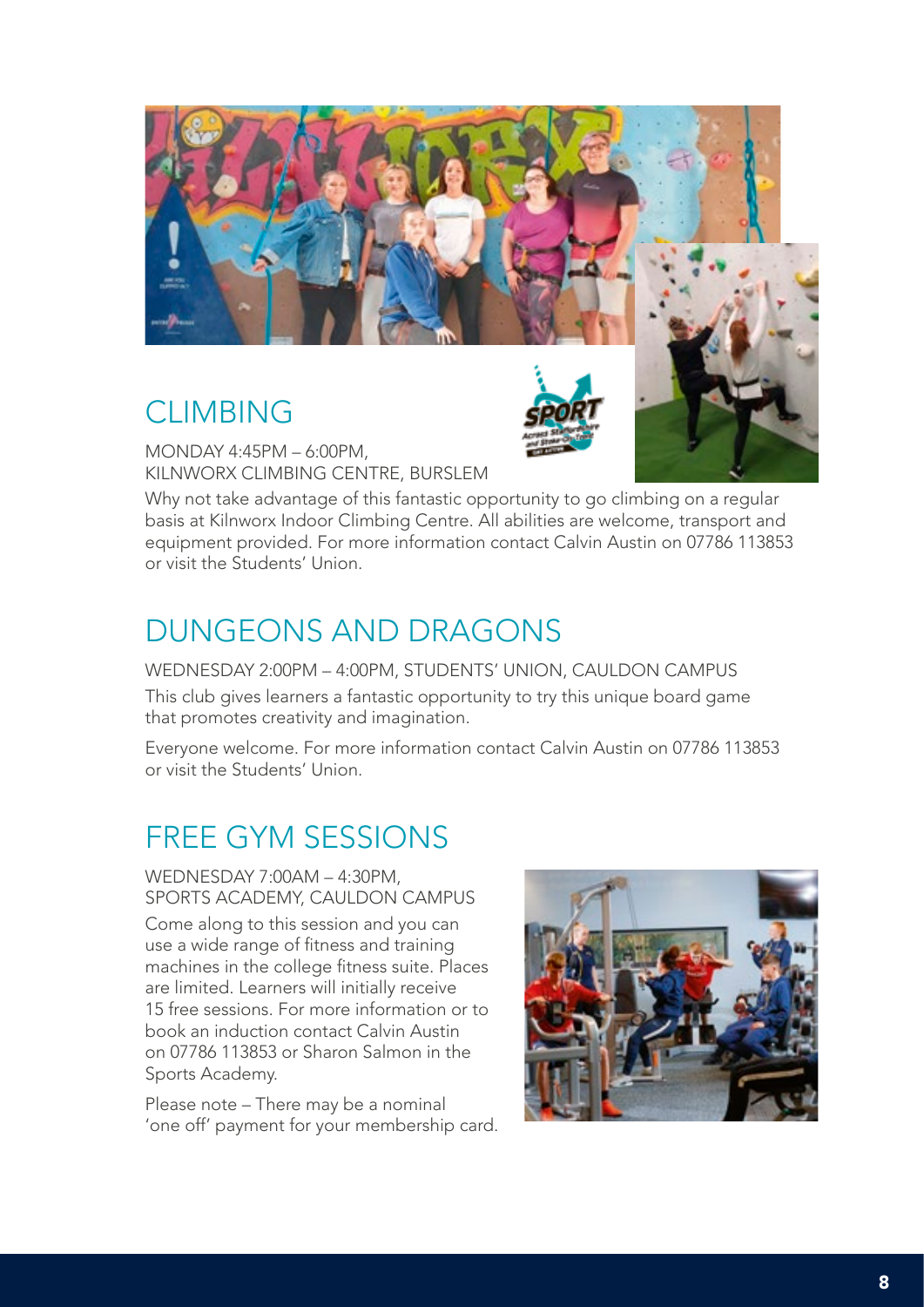#### FUTSAL

MONDAY & WEDNESDAY 12:00PM – 2:00PM, SPORTS HALL, BURSLEM CAMPUS TUESDAY 4:45PM – 5:45PM, SPORTS HALL, BURSLEM CAMPUS THURSDAY 12:00PM – 1:00PM, SPORTS HALL, BURSLEM CAMPUS TUESDAY 12:30PM – 1:30PM, SPORTS ACADEMY, CAULDON CAMPUS





Futsal is a format of five-a-side football that is played extensively throughout the world. It is played on a pitch approximately the size of a basketball or netball court. Futsal is a great skill developer, demanding quick reflexes, fast thinking, and pinpoint passing. For more information contact Calvin Austin on 07786 113853, Iqlaq Ahmed on 07557 319401 or visit the Students' Union.

#### GOOD TO TALK GROUP



TUESDAY 12:15PM – 1:00PM, B5, BURSLEM CAMPUS TUESDAY 12:15PM – 1:00PM, H209, CAULDON CAMPUS

Let's start a conversation about how you are feeling. The "it's good to talk" group provides you with the opportunity to talk, share experiences, make new friends, gain emotional support and talk about 'what helps'. Helping to reduce feelings of isolation and loneliness, and overall improving your mental health. You will be provided with a safe space that allows you to speak openly without judgement, and where you can feel understood and accepted. Throughout the year there will be opportunities to get creative, by doing different activities that are aimed to improve your wellbeing.

Going to a group for the first time can be daunting, but you can be sure to receive a warm welcome. For more information contact Stoke on Trent College's Counsellor Paige Harrison.

#### **GAMES CLUB**

#### TUESDAY 4:45PM – 5:45PM, STUDENTS' UNION, CAULDON CAMPUS

Want to meet new people? Do you have an hour spare? Why not come along to Connect to socialise with your fellow students and have the opportunity to play XBOX, table tennis and giant board games. All students welcome. For more information contact Steve Taylor on 07557 319432 or visit the Students' Union.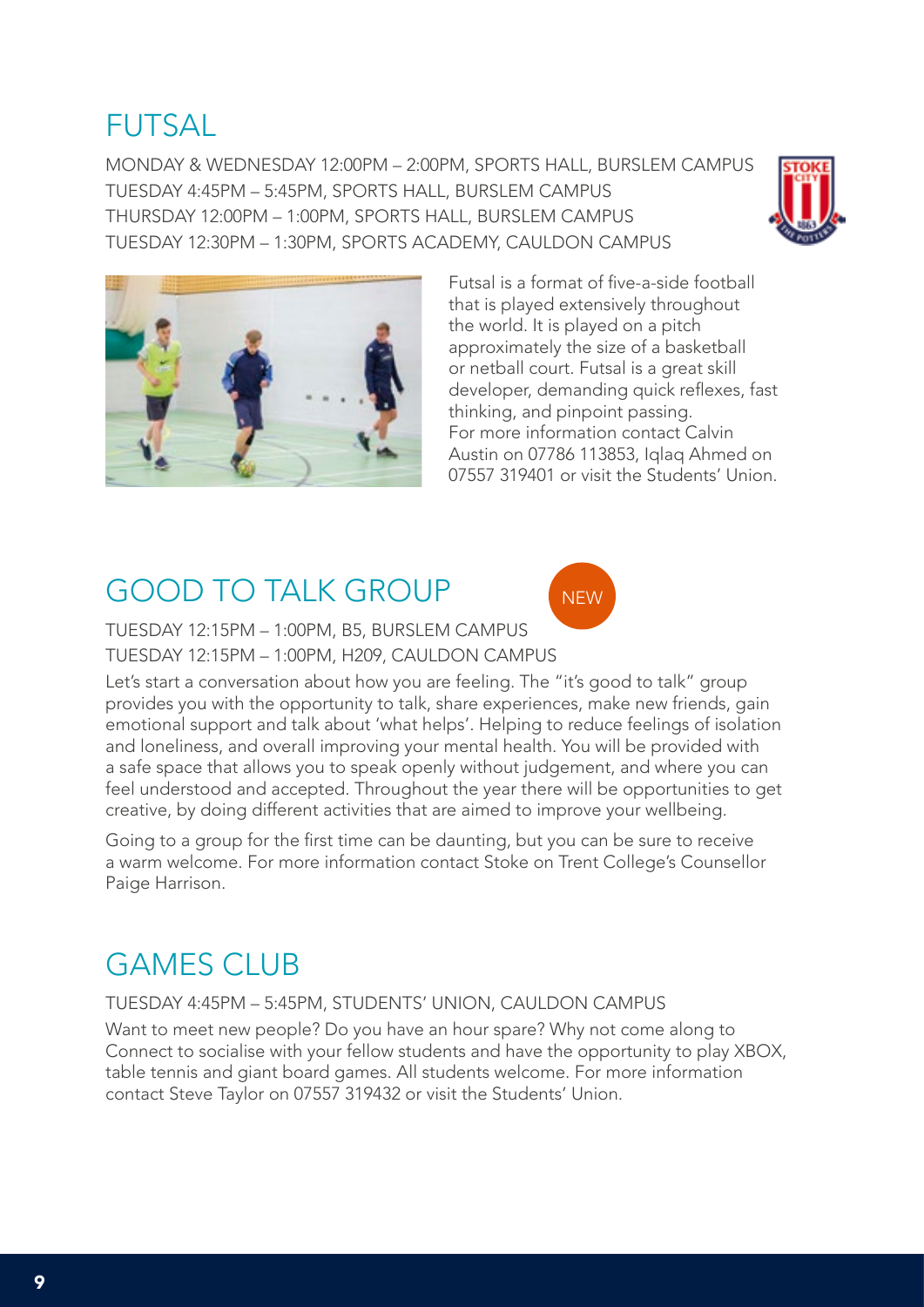### INDOOR 'STREET' CRICKET

THURSDAY 4:45PM – 5:45PM, SPORTS HALL, BURSLEM CAMPUS Howzat?!...Are you the next Joe Root?

Whether you have played cricket before or not, you are welcome to join in this exciting Enrichment activity. Recreational sessions are offered to all students and all equipment is provided. For more information contact Iqlaq Ahmed on 07557 319401 Burslem Campus or visit the Students' Union.



#### JUDO

THURSDAY 4:45PM – 6:00PM, SPORTS ACADEMY, CAULDON **CAMPUS** 

Come along and experience Olympic level coaching from our very own Martin Barrie. All abilities are welcome, just turn up and give it a go. All equipment will be provided. For more information contact Calvin Austin on 07786 113853 or visit the Students' Union.





#### LUDO

MONDAY 7:00PM – 8:00PM & TUESDAY 12:30PM – 1:30PM, ZOOM & BURSLEM CAMPUS AND CAULDON CAMPUS STUDENTS' UNION Meet on Zoom to play this exciting online activity. Players will be allocated to a table and will compete against staff and students in a no nonsense, ruthless and fun game. Monthly prizes will be awarded to winner from each campus. For more information contact Calvin Austin on 07786 113853 or visit the Students' Union.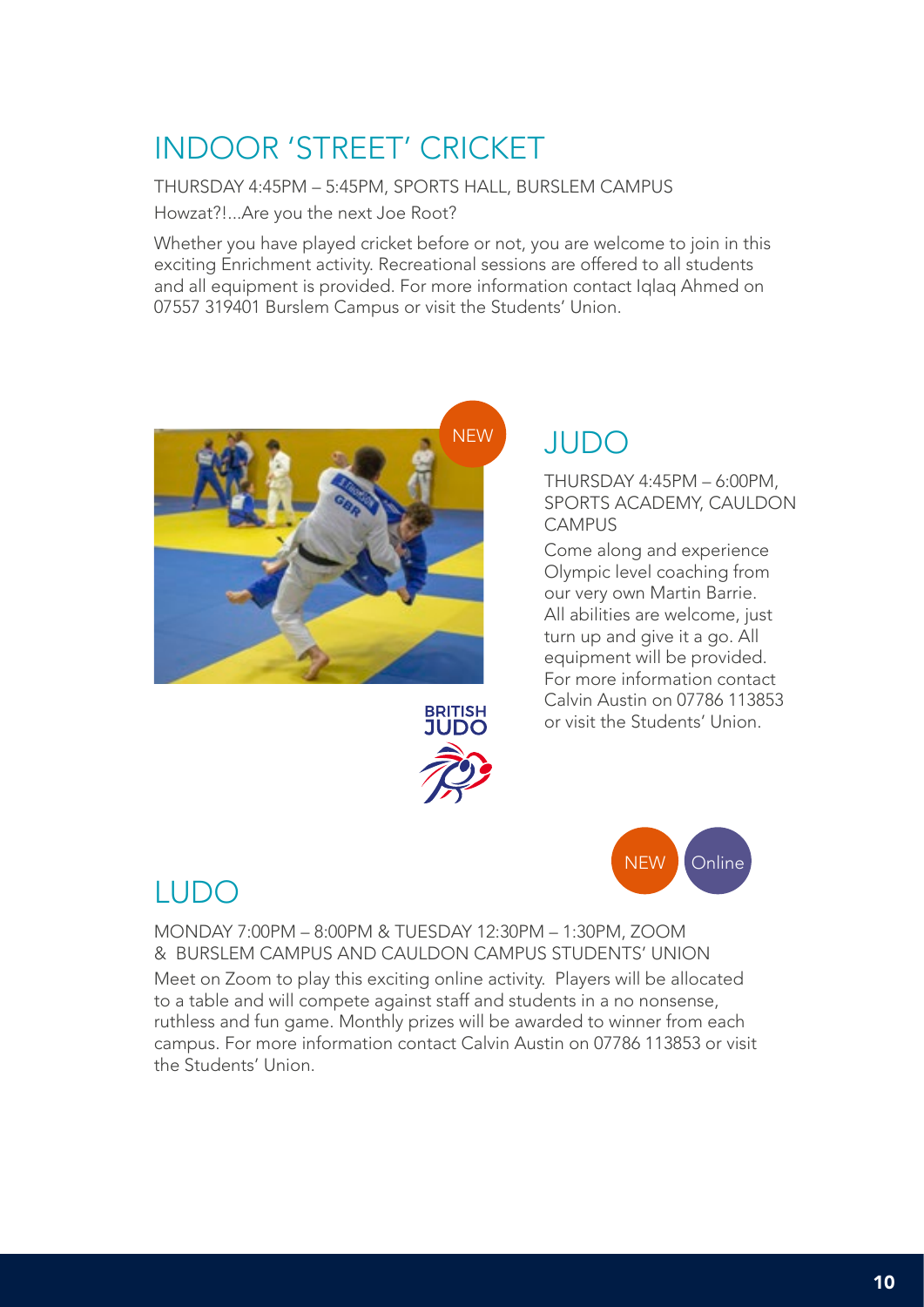#### LGBT+

LGBT+ is a group for all students who self-identify as Lesbian, Gay, Bisexual, Trans, Asexual, Intersex or Non-Binary, as well as those who are unsure or questioning. The group will meet to support and represent the needs of the LGBT+ community at Stoke on Trent College through a range of social events and awareness raising events throughout the year. For more information contact Claire Oliver on 07786 113845 or visit the Students' Union.

#### MULTI SPORT ACTIVITY SESSION – YOU DECIDE! **NEW**

FRIDAY 12:15PM – 1:15PM, SPORTS ACADEMY, CAULDON CAMPUS

Why not join in each Friday? This session gives students the chance to select different sports on weekly basis with a 'you decide' initiative – simply turn up and choose your activity. We have the facilities to co-ordinate 2 or 3 different activities on a weekly basis including Basketball, Table Tennis, Tennis, Badminton, Hockey, Football, Futsal and Volleyball. For more information contact Calvin Austin on 07786 113853 or visit the Students Union.

#### PEER MENTORING CLUB

#### TUESDAY 12:30PM – 1:30PM, STUDENTS' UNION, CAULDON CAMPUS

The opportunity for learners to develop mentoring and mediation skills as well as the chance to build a working knowledge of safeguarding practices. Learners will have the chance to speak to people their own age about issues faced either in college or in the community and assist to direct individuals to the required support. Full training will be given. For more information contact Steve Taylor on 07557 319432 or visit the Students' Union.

#### POOL LEAGUE / VIRTUAL POOL



WEDNESDAY & FRIDAY 1:00PM – 2:00PM, STUDENTS' UNION, BURSLEM CAMPUS FRIDAY 1:30PM – 2:30PM, STUDENTS' UNION, CAULDON CAMPUS

Why not take part in this recreational session giving you the opportunity to compete against other students and play free pool on a weekly basis. All equipment is provided and this session is open to all levels including complete beginners. For more information contact Calvin Austin on 07786113853 or Iqlaq Ahmed on 07557 319401 or visit the Students' Union.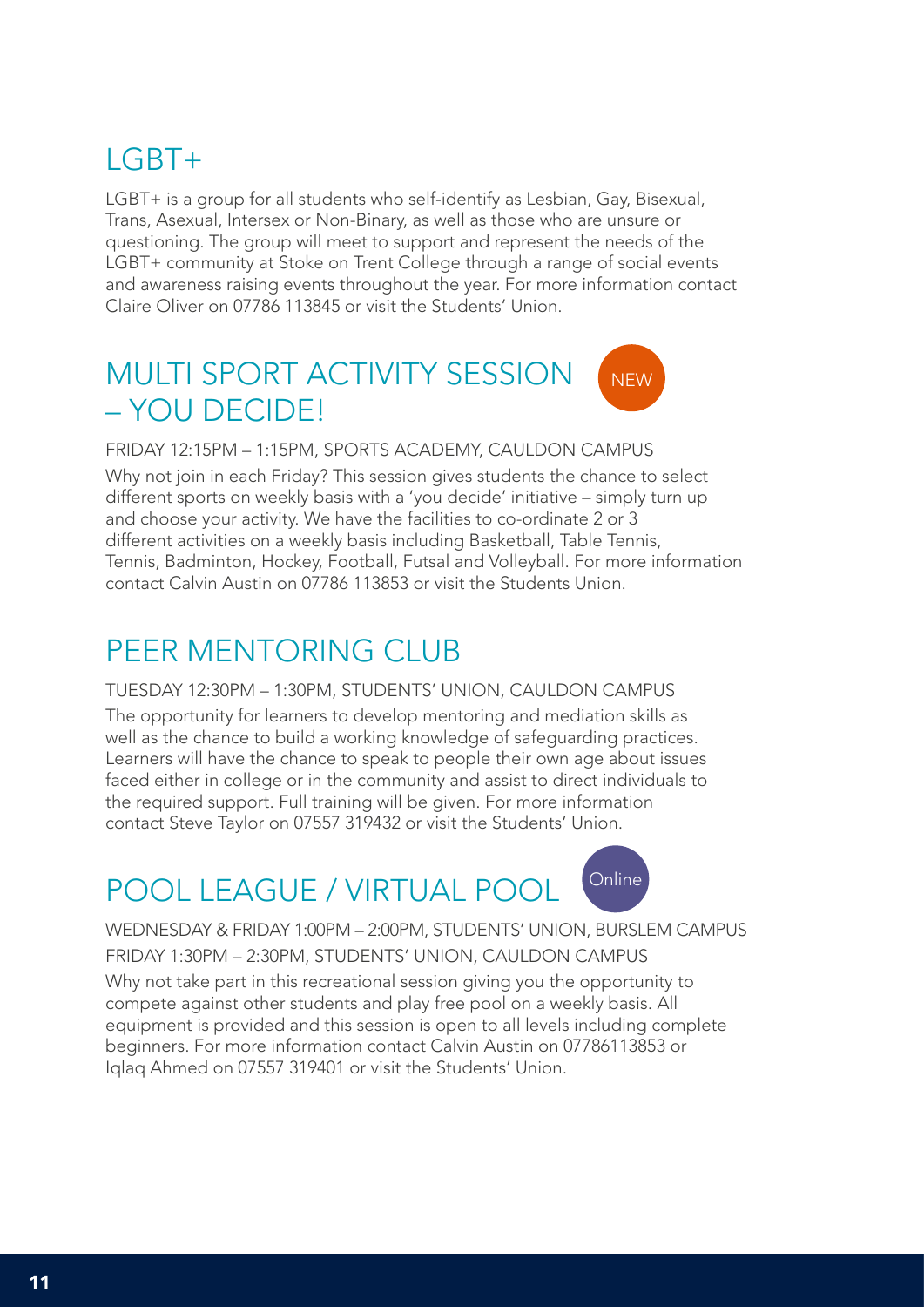### RECREATIONAL FOOTBALL

MONDAY 4:45PM – 5:45PM, SPORTS ACADEMY, CAULDON CAMPUS Join in these recreational 5-a-side football sessions, where teams are mixed and picked at random each week. Come down and meet your new team mates! For more information contact Calvin Austin on 07786 113853 or visit the Students' Union.

### SWIMMING



WEDNESDAY 3:00PM – 4:30PM, FENTON MANOR SPORTS COMPLEX

This new club allows students to take part in recreational fitness swim at Fenton Manor Sport Complex. Simply show your ID badge to receive a free-swimming session on a weekly basis. For more information contact Calvin Austin on 07786 113853 or visit the Students' Union.

### TABLE TENNIS

TUESDAY 12:00PM – 1:30PM, SPORTS HALL, BURSLEM CAMPUS WEDNESDAY 12:30PM – 1:30PM, SPORTS ACADEMY, CAULDON CAMPUS

Recreational Ping-Pong sessions and a structured league are now offered at both campuses. Join in and compete against your fellow students in this informal Table Tennis session. For more information please contact Iqlaq Ahmed on 07557 319401, Burslem Campus, or Calvin Austin on 07786 113853, Cauldon Campus, or visit the Students' Union.

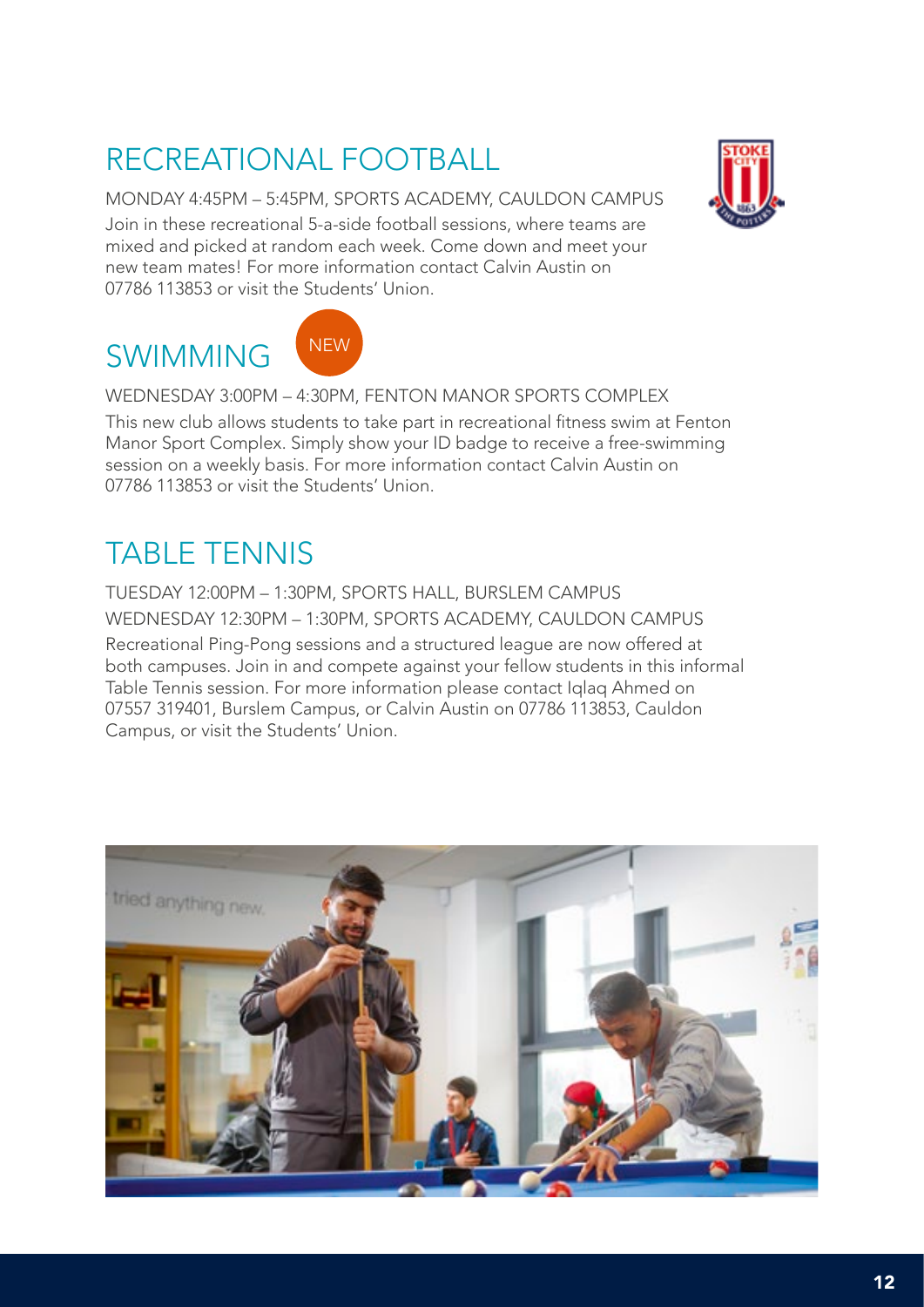

### TRUE GRIT CIRCUIT TRAINING & STRETCH AND RELAX

FRIDAY 12:30PM – 1:00PM TRUE GRIT HIIT TRAINING FRIDAY 1:00PM – 1:30PM STRETCH AND RELAX CLASS DANCE STUDIO, SPORTS ACADEMY, CAULDON CAMPUS

True Grit circuit training & stretch and relax in an innovative and enjoyable way to get fit and improve core strength. These sessions will be delivered by a member of the True Grit Team who will use a variety of equipment including tyres, ropes, kettle bells and weights during the session. The sessions are open to both males and females and all abilities are welcome. For more information, please contact Calvin Austin on 07786 113853 or visit the Students' Union.



#### TERMLY CATCH UP

A young carer is someone age five up to their 18th birthday who regularly provides care and emotional support to a family member (parent, brother or sister, grandparent or other relative) who is physically or mentally ill, disabled or misuses alcohol or drugs. If you are carrying out a caring role or want more information please speak to Claire Oliver on 07786 113845 or visit the Health Zones.

**NEW**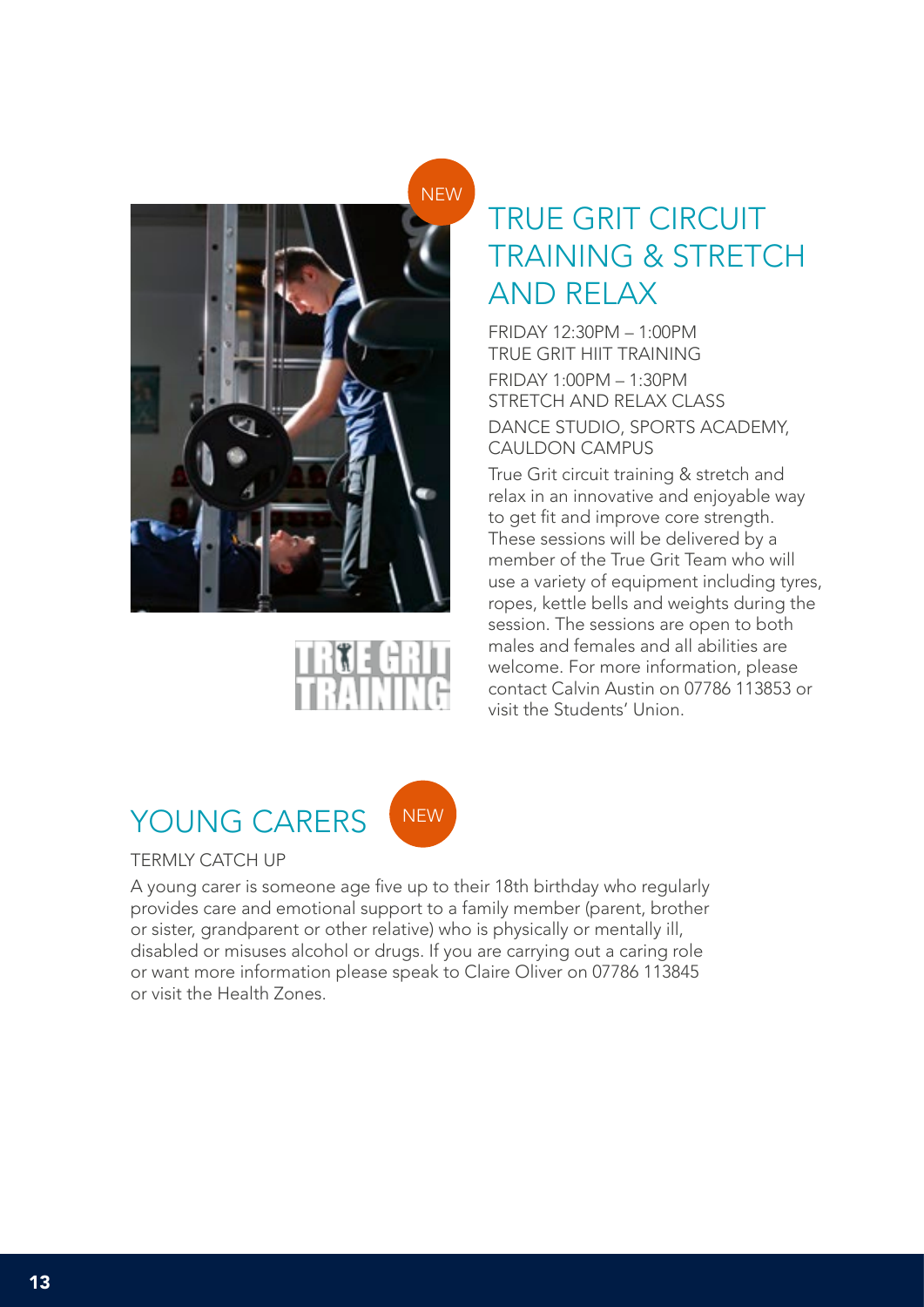## SHORT COURSES



Stoke on Trent College offers a range of short courses in addition to your main programme giving you the opportunity to develop new skills and gain extra qualifications.

#### EMERGENCY FIRST AID

This course covers emergency matters such as resuscitation, dealing with an unconscious casualty, dealing with severe bleeding and more general matters such as burns and scalds. The course is very practical and run in an enjoyable and friendly way by a fully qualified First Aid Tutor. On satisfactory completion a certificate will be awarded which is valid for 3 years. For more information or to sign up please contact Calvin Austin on 07786 113853 or visit the Students' Union.

#### INTRODUCTION TO DRIVING THEORY

These informal sessions will provide you with help and advice on how to successfully complete the theory element of your driving test including the interactive hazard perception section. This session is being delivered by a local fully qualified driving instructor. For more information please contact Calvin Austin on 07786 113853 or visit the Students' Union.

#### INTRODUCTION TO DRUGS AWARENESS

To find out more about the dangers of drug misuse and to increase your knowledge about drugs, sign up for this informal, interactive and fun session. For more information or to sign up contact Calvin Austin on 07786 113853 or visit the Students' Union.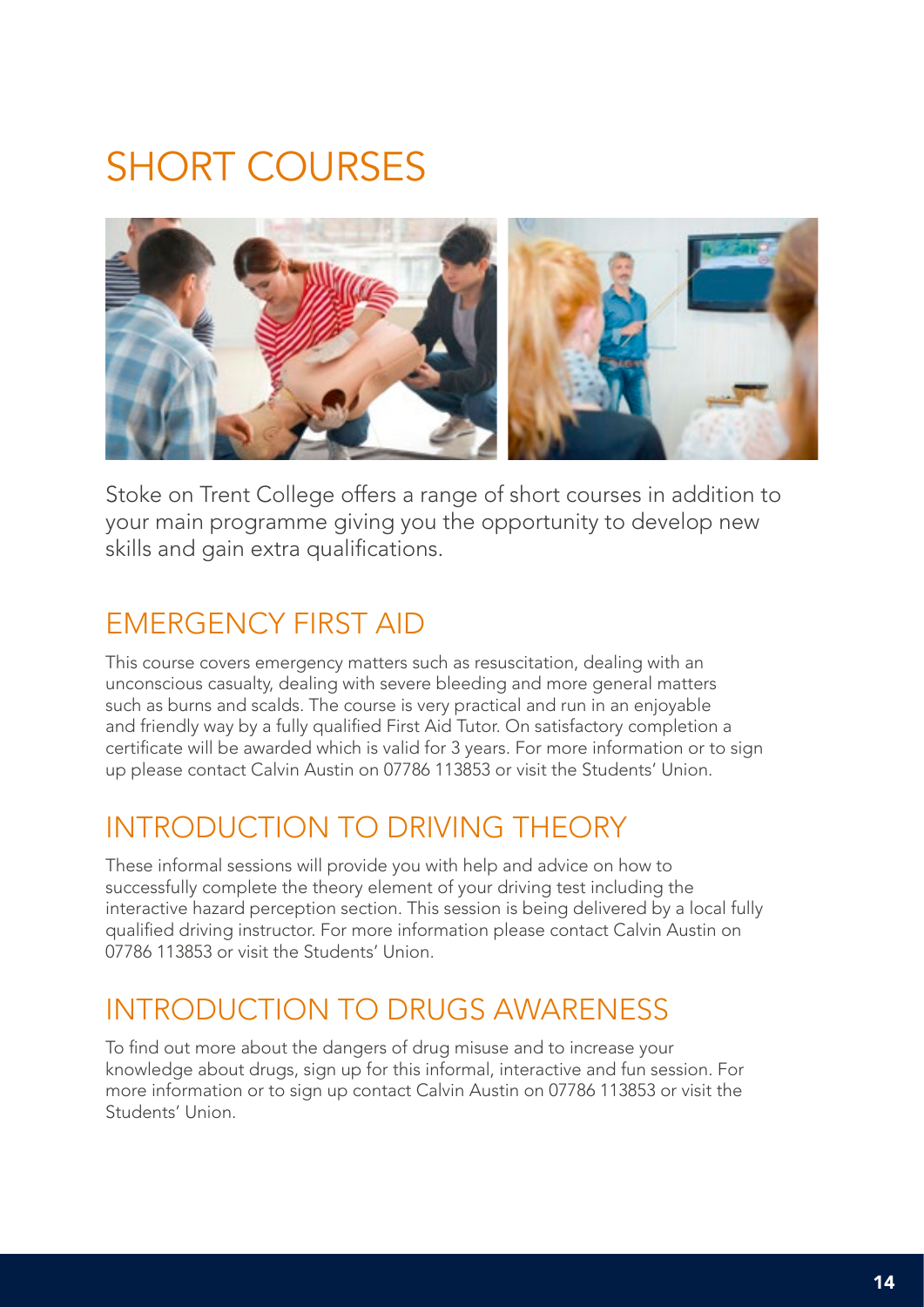## SPORTS COACHING

Please find below a range of sports courses that will enable you to gain practical experience in a range of sporting activities.

A certificate will be awarded on completion of each course. For more information including dates and times of the courses listed below please contact the College's Learner Involvement Coordinator, Calvin Austin on 07786 113853.

#### SPORTS HALL ATHLETICS

This course provides an opportunity to gain all the necessary skills to deliver Sports Hall Athletics in a range of settings. Sports Hall Athletics is an exciting indoor programme of adapted athletics activities and is an enjoyable way to build core skills and gain British Athletics Sports hall Awards.

#### JUNIOR FOOTBALL LEADERS COURSE

This course provides a basic introduction to leadership skills required when involved in football. The course will primarily introduce 4 areas: Assisting Football Activity Sessions, An Introduction to Refereeing, Helping with a Team and Different Football Events. In addition to these areas, promoting and developing the game will be embedded into the session.

#### TENNIS ACTIVATORS COURSE

This course provides a basic introduction to coaching tennis in a primary school setting with children 5 – 11 years. The course provides warm up techniques, a range of ice breaker activities and coaching drills as well as the skills and knowledge to organise a small competition.

#### ULTIMATE FRISBEE COURSE

This is a fun introductory course to the game of Ultimate Frisbee. This course will give participants an overview of the game including rules and different formats and allow plenty of opportunity to play the game and have fun!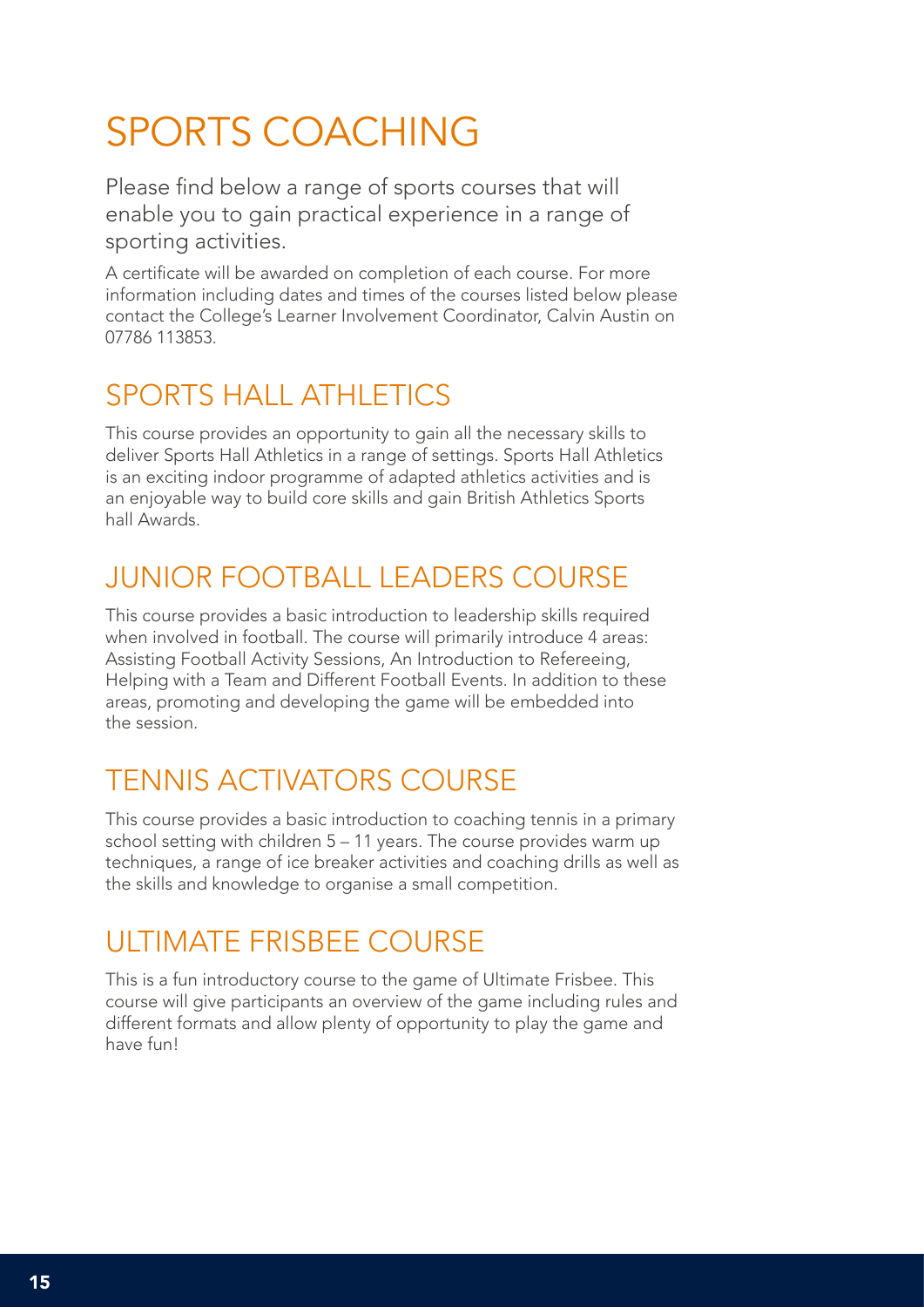## LEADERSHIP & VOLUNTEERING

Stoke on Trent College offers a wide range of volunteering opportunities to improve your social and personal skills and ultimately make your time at College more enjoyable while enhancing your employability.

#### SPORT & HEALTH VOLUNTEERS

Why not become a Sport and Health Volunteer for the College and get involved in campaigns and promoting health and wellbeing. Students will have the opportunity to coach in local schools as well as the opportunity to attend conferences/workshops and volunteer in community settings.

Full training will be given, including an exciting teambuilding and training day.

For more information please contact Calvin Austin 07786 113853 or visit the Students' Union.

#### STUDENT AMBASSADORS

Represent the College at open evenings and external promotional events. This is an excellent chance to develop social and personal skills including communication, confidence and teamwork. For more information please contact Suzy Ball or Amy Howle on 01782 603601 or visit the Students' Union.

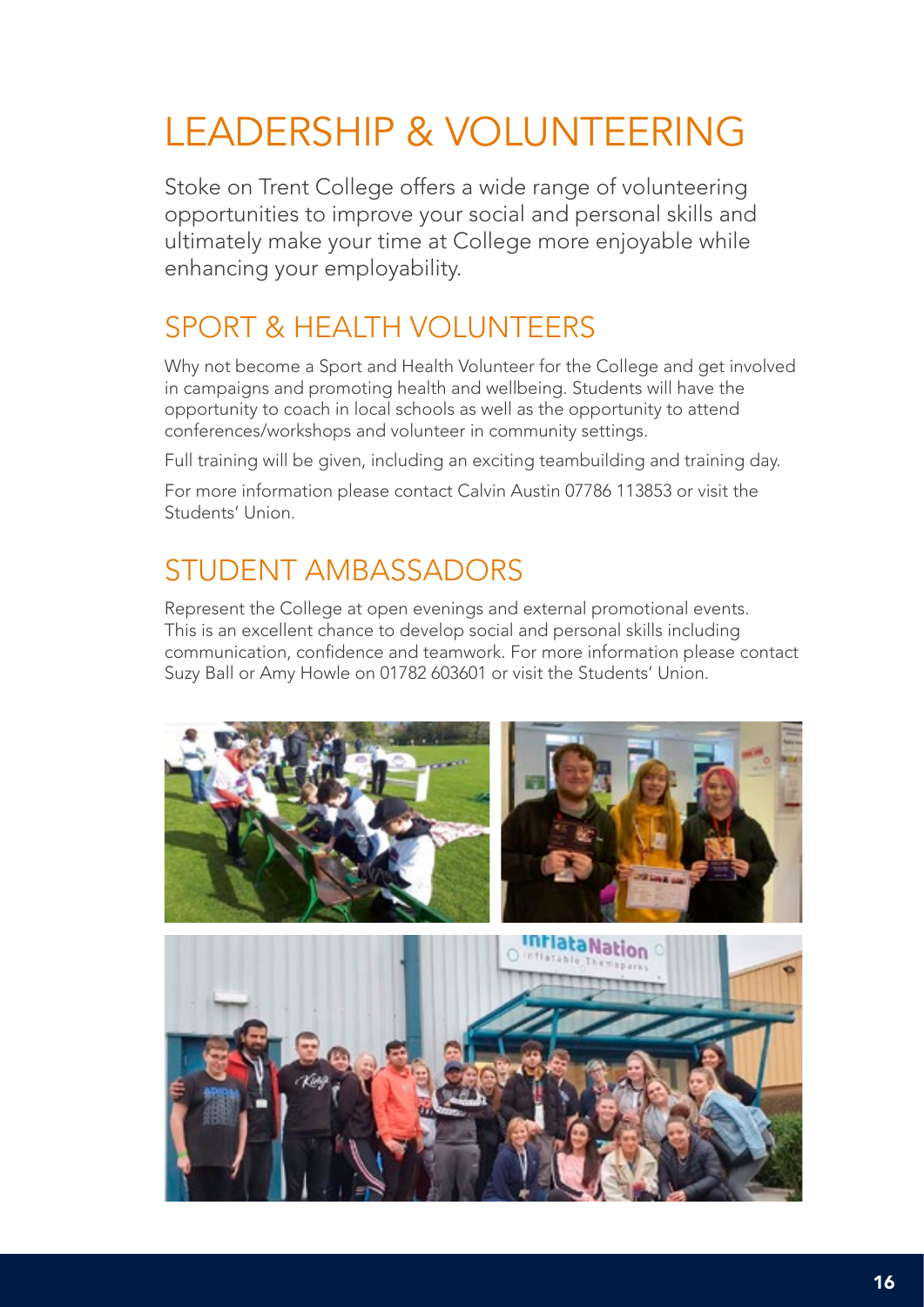#### STUDENT COUNCIL

#### MONTHLY MEETINGS

Do you want to make a difference? Do you want to act as a voice for students on your course or maybe even become a Student Governor? If so, get involved in your Student Council and discuss issues that are important to you to make college better for all. Stoke on Trent College Student Council offers training and teambuilding activities throughout the academic year.

For more details contact Calvin Austin on 07786 113853 or visit the Students' Union.

#### STUDENTS' UNION EXECUTIVE COMMITTEE

#### MONTHLY MEETINGS

This committee of 9 students meets monthly and has the responsibility of helping to run the Students' Union, including overseeing its annual budget. This is a fantastic opportunity for you to have a voice in the College and to learn new skills such as how to take part in professional meetings, communication, decision making and team work.

For more information on how to be elected onto this committee please contact Calvin Austin on 07786 113853 or visit the Students' Union.

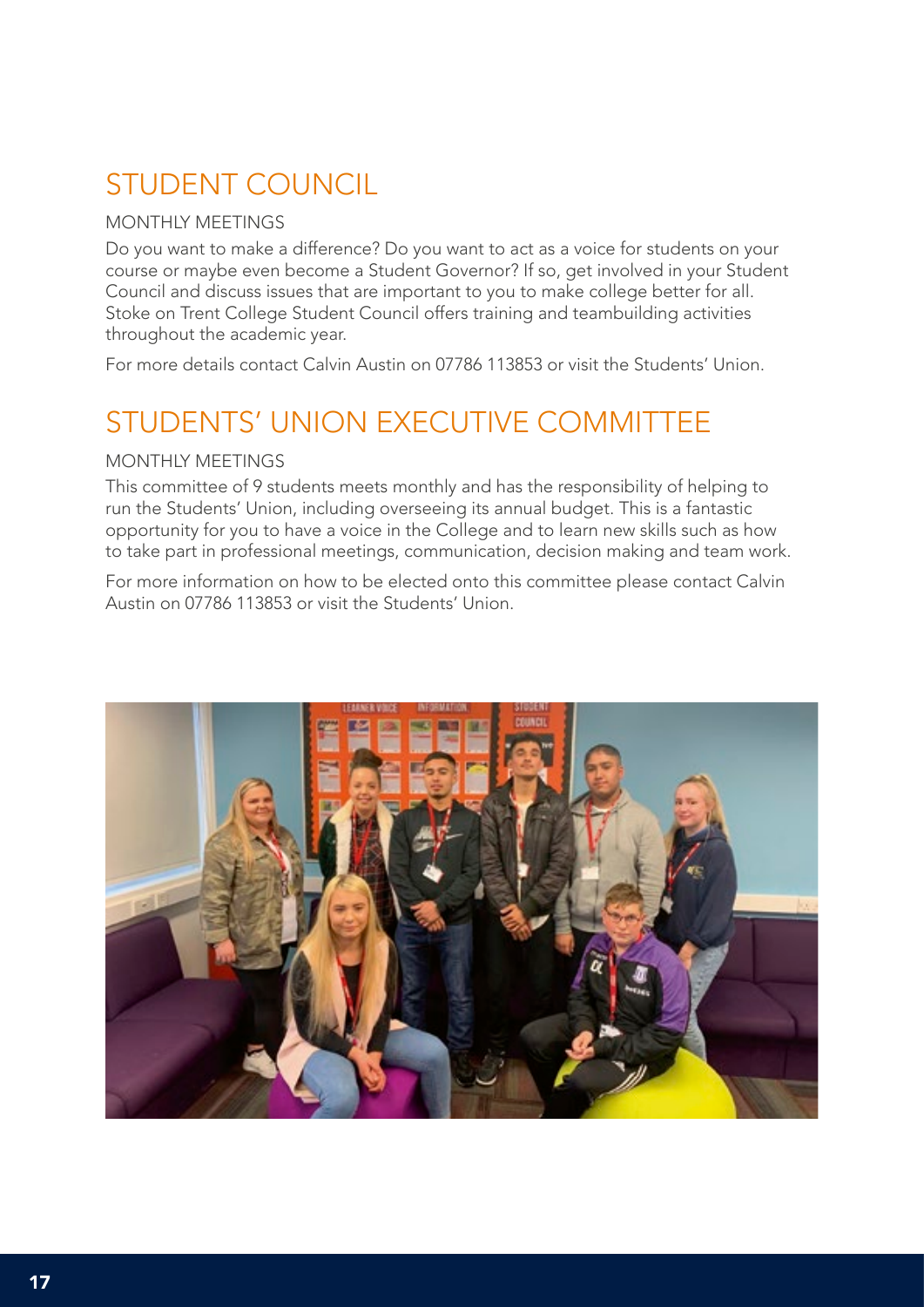## ENRICHMENT ACTIVITIES AT A GLANCE

#### CAULDON CAMPUS

| <b>MONDAY</b>                                                                  | <b>TUESDAY</b>                                                               | <b>WEDNESDAY</b>                                                                | <b>THURSDAY</b>                                                                    | <b>FRIDAY</b>                                                                                                                  |
|--------------------------------------------------------------------------------|------------------------------------------------------------------------------|---------------------------------------------------------------------------------|------------------------------------------------------------------------------------|--------------------------------------------------------------------------------------------------------------------------------|
| $4:45PM - 5:45PM$<br><b>Recreational Football</b><br>(Sports Academy)          | 12:30PM - 1:30PM<br><b>Futsal</b><br>(Sports Academy)                        | $7:00AM - 4:30PM$<br><b>Free Gym Sessions</b><br>(Sports Academy)               | $9:00AM - 10:30AM$<br><b>Ability Counts</b><br><b>Football</b><br>(Sports Academy) | $12:15PM - 1:15PM$<br>Multi Skills - You<br><b>Decide Session</b><br>(Sports Academy)                                          |
| $4:45PM - 6:00PM$<br><b>Climbing</b><br>(Kilnworx Climbing<br>Centre, Burslem) | $12:30PM - 1:30PM$<br><b>Peer Mentoring</b><br>(Students' Union<br>and Zoom) | 12:30PM - 1:30PM<br><b>Table Tennis</b><br>(Sports Academy)                     | 12:15PM - 1:00PM<br><b>Badminton</b><br>(Sports Academy)                           | 12:30PM - 1:00PM<br><b>True Grit HIIT</b><br>(High Intensity<br><b>Interval Training)</b><br>(Sports Academy,<br>Dance Studio) |
| $7:00PM - 8:00PM$<br><b>Online Ludo</b><br>(Ludo Star 2, Zoom)                 | $12:30PM - 1:30PM$<br><b>Online Ludo</b><br>(Ludo Star 2, Zoom)              | $2:00PM - 3:00PM$<br><b>BAME Voice</b><br>(Students Union)                      | $12:30PM - 1:30PM$<br><b>Boxing</b><br>(Sports Academy)                            | $1:00PM - 1:30PM$<br><b>True Grit Stretch</b><br>and Relax<br>(Sports Academy,<br>Dance Studio)                                |
|                                                                                | $4:45PM - 5:45PM$<br><b>Games Club</b><br>(Students' Union)                  | $2:00PM - 4:00PM$<br><b>Dungeons and</b><br><b>Dragons</b><br>(Students' Union) | $4:45PM - 6:00PM$<br>Judo<br>(Sports Academy)                                      | $1:30PM - 2:30PM$<br>Pool League/<br><b>Virtual Pool</b><br>(Students' Union)                                                  |
|                                                                                | $4:45PM - 6:00PM$<br><b>Archery</b><br>(Sports Academy)                      | $3:00PM - 4:30PM$<br><b>Swimming</b><br>(Fenton Manor)                          |                                                                                    |                                                                                                                                |

#### BURSLEM CAMPUS

| <b>MONDAY</b>                                                           | <b>TUESDAY</b>                                                             | <b>WEDNESDAY</b>                                                                     | <b>THURSDAY</b>                                      | <b>FRIDAY</b>                                                                 |
|-------------------------------------------------------------------------|----------------------------------------------------------------------------|--------------------------------------------------------------------------------------|------------------------------------------------------|-------------------------------------------------------------------------------|
| 12:00PM - 2:00PM<br><b>Futsal</b><br>(Sports Hall)                      | 12:30PM - 1:30PM<br><b>Table Tennis</b><br>(Sports Hall)                   | $7:00AM - 4:30PM$<br><b>Free Gym Sessions</b><br>(Sports Academy,<br>Cauldon Campus) | $12:00PM - 1:00PM$<br><b>Futsal</b><br>(Sports Hall) | $12:00PM - 1:00PM$<br><b>Boxing</b><br>(Sports Hall)                          |
| $4:45PM - 6:00PM$<br>Climbing<br>(Kilnworx Climbing<br>Centre, Burslem) | 12:30PM - 1:30PM<br><b>Peer Mentoring</b><br>(Students' Union<br>and Zoom) | 12:00PM - 2:00PM<br><b>Futsal</b><br>(Sports Hall)                                   | 1:00PM - 2:00PM<br><b>Badminton</b><br>(Sports Hall) | $1:00PM - 2:00PM$<br>Pool League/<br><b>Virtual Pool</b><br>(Students' Union) |
| $7:00PM - 8:00PM$<br><b>Online Ludo</b><br>(Ludo Star 2, Zoom)          | 12:30PM - 1:30PM<br><b>Online Ludo</b><br>(Ludo Star 2, Zoom)              | $1:00PM - 2:00PM$<br><b>Arts and Crafts</b><br>(Students' Union)                     | $4:45PM - 5:45PM$<br><b>Cricket</b><br>(Sports Hall) |                                                                               |
|                                                                         | $4:45PM - 5:45PM$<br><b>Futsal</b><br>(Sports Hall)                        | $1:00PM - 2:00PM$<br>Pool League/<br><b>Virtual Pool</b><br>(Students' Union)        |                                                      |                                                                               |
|                                                                         |                                                                            | $2:00PM - 3:00PM$<br><b>BAME Voice</b><br>(Students' Union)                          |                                                      |                                                                               |
|                                                                         |                                                                            | $3:00PM - 4:30PM$<br><b>Swimming</b><br>(Fenton Manor)                               |                                                      |                                                                               |

#### For more information please contact Calvin Austin 07786 113853

In addition to these weekly activities we have a range of other Enrichment opportunities which you may be interested in, these include… Challenge South Africa, Challenge Poland, Challenge UK, Challenge Stoke on Trent, Community Action, Ability Counts Forum, Young Carers Forum and LGBT+ Forum.